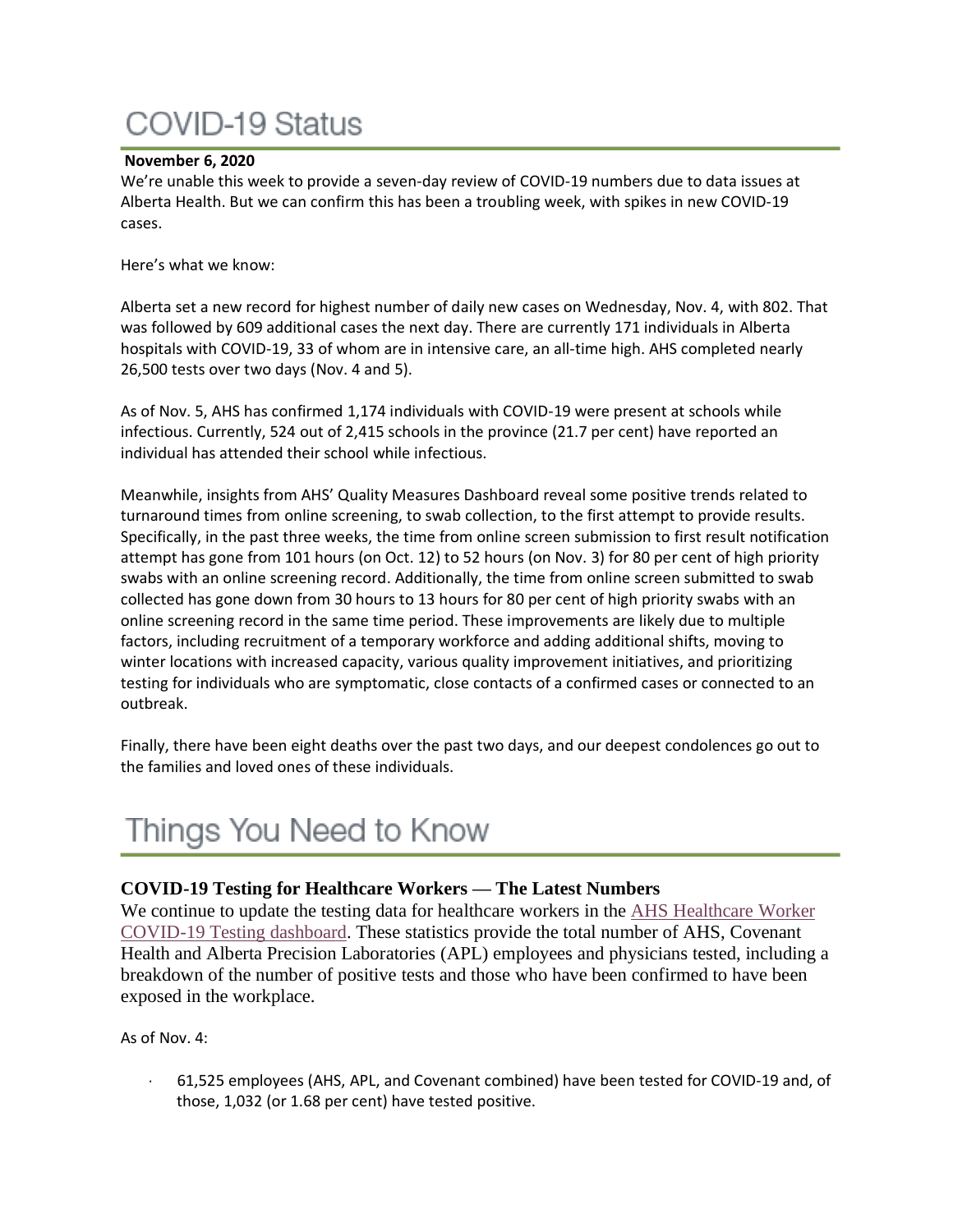- Of the 577 employees who have tested positive and whose source of infection has been determined, 134 (or 23.2 per cent) acquired their infection through workplace exposure. An additional 455 employees who have tested positive are still under investigation as to the source of infection.
- · 3,951 physicians (AHS, APL, and Covenant combined) have been tested for COVID-19 and, of those, 57 (or 1.44 per cent) have tested positive.
- Of the 40 physicians who have tested positive and whose source of infection has been determined, six (or 15 per cent) acquired their infection through workplace exposure. An additional 17 physicians who have tested positive are still under investigation as to the source of infection.

For more information, see the AHS Healthcare Worker COVID-19 Testing [infographic](https://insite.albertahealthservices.ca/main/assets/tls/ep/tls-ep-covid-19-healthcare-worker-testing-infographic.pdf) and [dashboard.](https://tableau.albertahealthservices.ca/#/views/AHSEmployeePhysicianCOVID-19TestSurveillanceDashboard/Introduction?:iid=1)

#### **Government of Alberta Announces Additional COVID-19 Measures**

As we continue to see unprecedented daily COVID-19 case numbers in our province, Premier Jason Kenney and Chief Medical Officer of Health Dr. Deena Hinshaw Friday announced additional measures for communities across Alberta.

These measures seek to limit the significant risk of transmission associated with gatherings in the home, and underscore the need for all Albertans in all communities to consider limiting their social bubble, while we continue to also follow all other public health measures and guidance.

About 40 per cent of active cases in Edmonton and Calgary are currently linked to household transmission or at a private event — and we know that the same risk exists beyond Edmonton and Calgary. As such, effective immediately, the mandatory 15-person limit on social gatherings (already in place in Edmonton and Calgary) is being expanded to include all communities on [the watch list.](https://www.alberta.ca/maps/covid-19-status-map.htm)

Additionally, effective immediately, all Edmonton and Calgary residents are asked to stop holding social gatherings within their homes.

Residents in these cities are asked to socialize outdoors or in structured settings, such as restaurants, hotels and other businesses, where it is easier to limit risk of exposure. These types of businesses are subject to legal limits and take steps to prevent transmission, including screening staff, distancing and other measures that have been successful in mitigating transmission.

Finally, all Albertans are strongly recommended to limit cohorts to no more than three: your core household, your school, and one other sport or social cohort. Young children who attend child care could be part of four cohorts, given child care settings have not been a high risk for spread.

We must all also consider wearing masks in all indoor work settings, except when alone in a workspace, when distanced from others, or an appropriate barrier is in place. AHS has updated its masking directive with further information on masking in AHS settings.

Here's more information on that: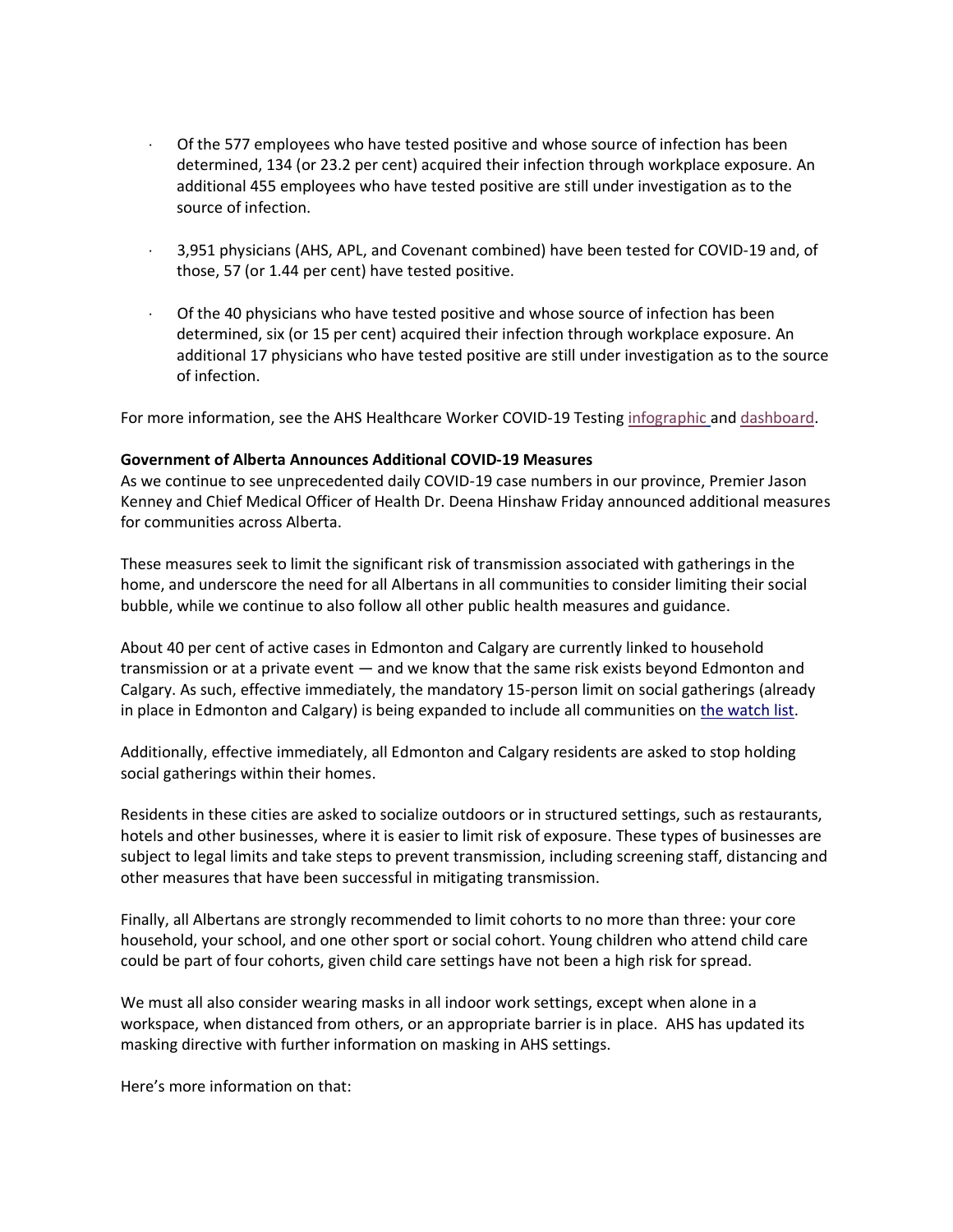### **Updates to Continuous Masking Directive**

Masking remains critical to our efforts to reduce transmission of COVID-19 in Alberta and within our facilities.

We continue to work to achieve 100 per cent compliance with our Continuous Masking [Directive,](https://extranet.ahsnet.ca/teams/policydocuments/1/clp-ahs-use-of-masks-hcs-267.pdf) which requires all staff, physicians and volunteers to mask in all patient areas at all times, and also mask in ALL other areas where a minimum physical distance of two metres (six feet) cannot be maintained at all times. This applies to all zones and all types of AHS facilities: both healthcare and administrative. To support improved understanding of masking requirements in administrative areas as well, some additional guidance has been added to the directive regarding the use of cloth masks in these settings.

We cannot overstate the importance of all aspects of this directive for our staff, physicians and volunteers. Your support in ensuring compliance, both with yourself and your colleagues, is appreciated.

We also require all patients, visitors and designated support persons to help us in these efforts.

The AHS directive has also been updated to strengthen and clarify requirements of outpatients, visitors and designated support persons, and now includes some guidance around enforcing this compliance.

Specifically, the [updated directive](https://extranet.ahsnet.ca/teams/policydocuments/1/clp-ahs-use-of-masks-hcs-267.pdf) now includes dedicated guidance on visitors refusing to mask, patients not requiring emergent care and who refuse to mask, and the means of engaging protective services and law enforcement, if necessary.

No patient shall be denied service in AHS because they cannot or will not wear a mask; however, in exceptional circumstances, non-urgent or routine care may be deferred or handled virtually when individuals refuse to mask and safe accommodations cannot be made to provide such care.

It is strongly recommended that all staff, physicians, contracted care providers and volunteers review the updated directive, and note specifically new information regarding means of managing masking refusal, including:

- · Offering virtual care to adult outpatients requiring or awaiting routine care who are unable or refuse to mask.
- · When it may be appropriate for a non-urgent/non-emergent adult outpatient who refuses to mask to be asked to leave an AHS facility/setting.
- · Working collaboratively with designated support persons and families/visitors to find the most appropriate and safest solution for the situation, as per the AHS How to [Support Mask](https://www.albertahealthservices.ca/assets/info/ppih/if-ppih-covid-19-how-to-support-mask-wearing.pdf)  [Wearing: COVID-19 Worker Supports.](https://www.albertahealthservices.ca/assets/info/ppih/if-ppih-covid-19-how-to-support-mask-wearing.pdf)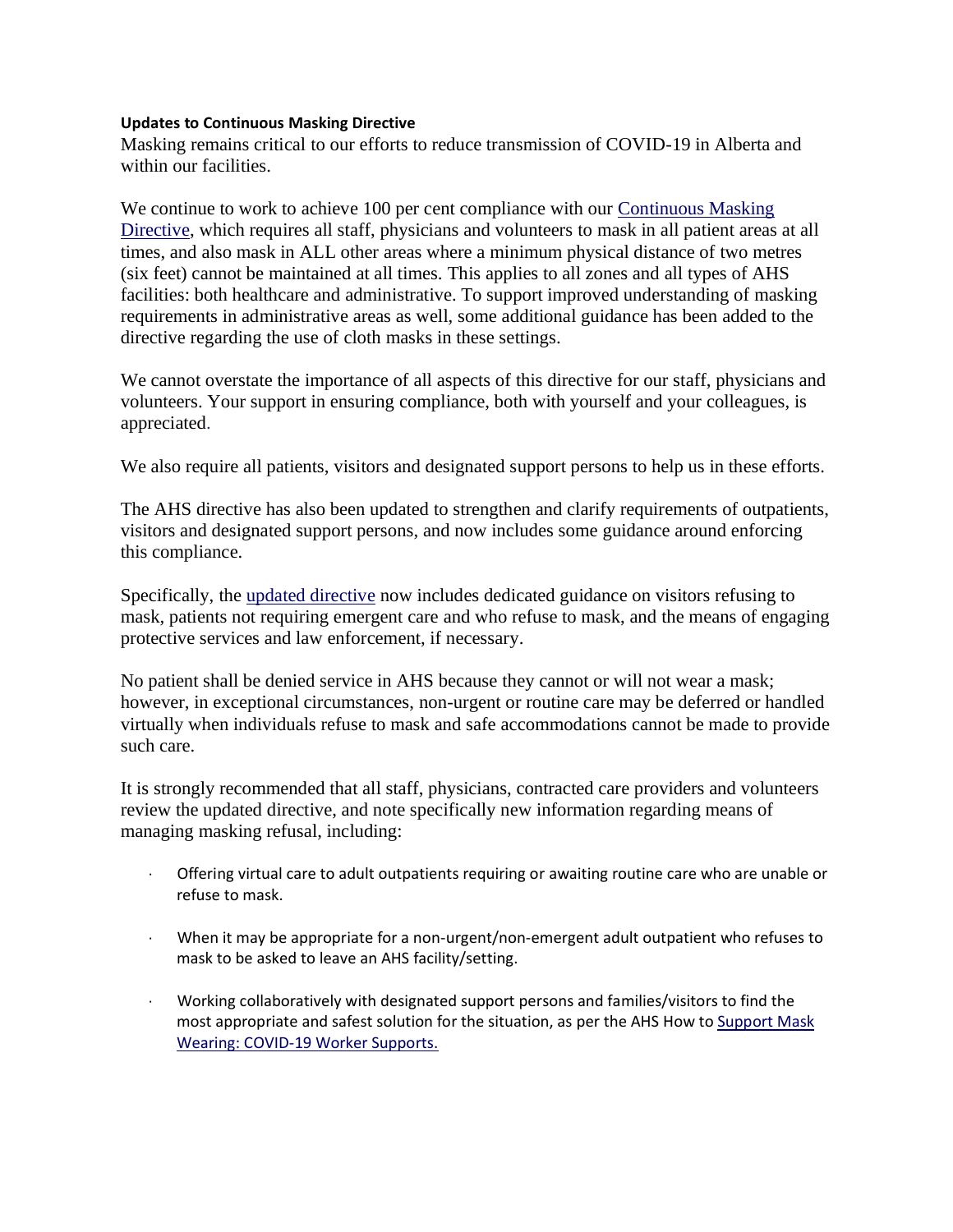Means of enforcing compliance with families or visitors, including last-resort escalation at the discretion of the site leader or designate to removal from an AHS facility, and engaging the support of Protective Services (if on-site) or local police (if appropriate), as necessary.

Please take the time to review and understand the [updated directive.](https://extranet.ahsnet.ca/teams/policydocuments/1/clp-ahs-use-of-masks-hcs-267.pdf)

We understand and appreciate that staff are managing complex situations and working hard to protect all those in our facilities from COVID-19.

We thank you for your continued vigilance and leadership.

### **Temporary Changes to Contact Tracing Processes, Time to Shrink Bubbles**

We are seeing a sustained record number of new COVID-19 cases confirmed in Alberta daily and, with each case, double to triple the number of close contacts that require notification and follow-up.

Our contact tracing team is working tirelessly to meet demand; however, to support this team — and the health of our communities — we need additional contact tracing support from Albertans.

Thursday, AHS announced temporary changes to contact tracing processes for COVID-19 cases in Alberta, as part of a pilot approach.

Specifically, effective Nov. 6, AHS will continue to directly notify close contacts of cases of COVID-19 confirmed in three priority groups **only**:

- · Healthcare workers.
- · Minors (parents will be notified if their child has been exposed in a school setting).
- · Individuals who live or work within congregate or communal facilities.

At this time, AHS will no longer directly notify close contacts of positive cases that are confirmed outside of these three priority groups.

Instead, Albertans who are not within these priority groups, who have tested positive for COVID-19, will be asked to notify **their own** close contacts of the exposure. Event [organizers](http://www.ahs.ca/events) will also still be directed to notify event attendees of an exposure, and workplaces will be informed by AHS of a case and directed to send out the notification to employees.

AHS will continue to directly contact all positive cases of COVID-19 to notify of the result, identify priority contacts that AHS will notify, and provide the case with guidance on notification of their own contacts.

Close contacts are defined as anyone who was within two metres of a positive case of COVID-19 for more than 15 minutes without consistent and appropriate use of personal protective equipment (PPE). A close contact is ALSO someone who has had direct contact with bodily fluids of a person who has COVID-19 (e.g., was coughed or sneezed on), or who provided direct care for a person who has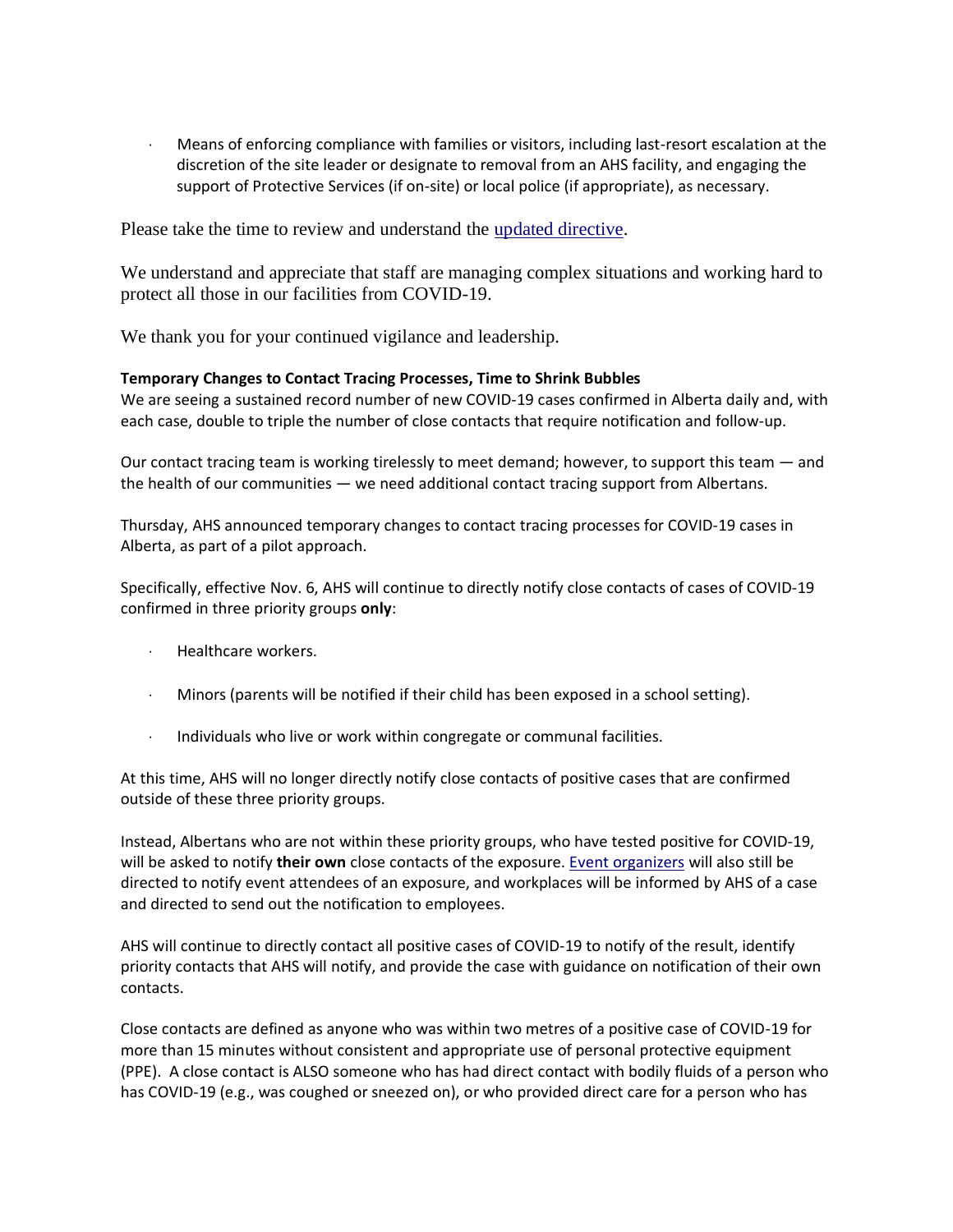COVID-19. Anyone who falls into any of the above categories is considered a close contact of a confirmed case of COVID-19.

The identification and notification of close contacts of COVID-19 remain critical to Alberta's fight against COVID-19. Rapid notification of close contacts ensures that those exposed can isolate and get tested before potentially spreading disease to others.

This pilot approach will improve the efficiency of all contact tracing, and allow the contact tracing team to focus on populations at greatest risk of illness and further spread. AHS also continues to hire more staff and develop additional, innovative approaches to augment the contact tracing team.

As we move these changes forward, it's imperative that all Albertans — including everyone at AHS consider limiting their social bubble. To the extent that we all limit our social interactions, we can further reduce the risk and scope of exposures when a case is confirmed. I (Verna) talk more about shrinking our bubbles in this video.



Of course, we must also follow other public health guidelines intended to keep us safe. You can see them here on this postcard.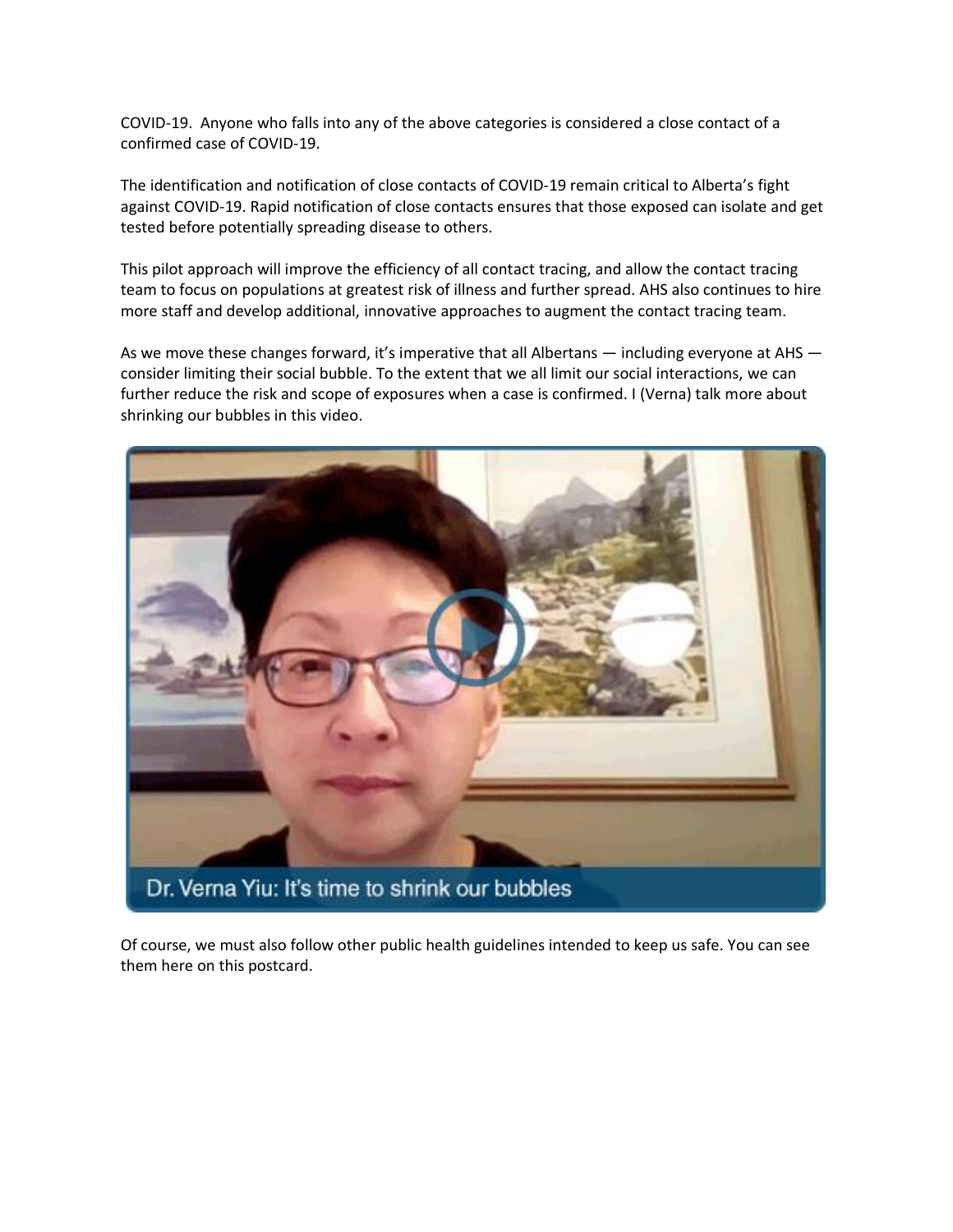

In addition to considering limiting your social interactions, we encourage Albertans to download the ABTraceTogether contact tracing app. It has been updated, is directly integrated into our contact tracing system and complements current AHS contact tracing approaches to increase the speed, accuracy and effectiveness of contact tracing procedures. Through the app, health officials are able to notify people who may have been infected faster, enabling AHS contact tracers to provide the guidance needed to protect their family, friends and community and reduce the spread of COVID-19.

We understand and appreciate Albertans may have questions about these changes, and we are here to support Albertans in notifying their own close contacts.

AHS has developed a new webpage, [ahs.ca/ShrinkYourBubble,](http://www.ahs.ca/ShrinkYourBubble) where Albertans can find supports, including email templates and scripts to use when notifying their own close contacts, as well as guidelines to help them identify their own close contacts.

We must continue to support each other through these challenging times, and that includes encouraging transparency and information sharing, to protect against further spread of illness.

If you are contacted by the AHS contact tracing team, please work with them and follow the direction that they give you.

If you are contacted by a friend, family member, colleague or neighbour, please support them and follow the direction that they give you, too.

We thank our contact tracing teams – and all teams – who continue to work to limit the spread of COVID-19, and help Albertans protect each other.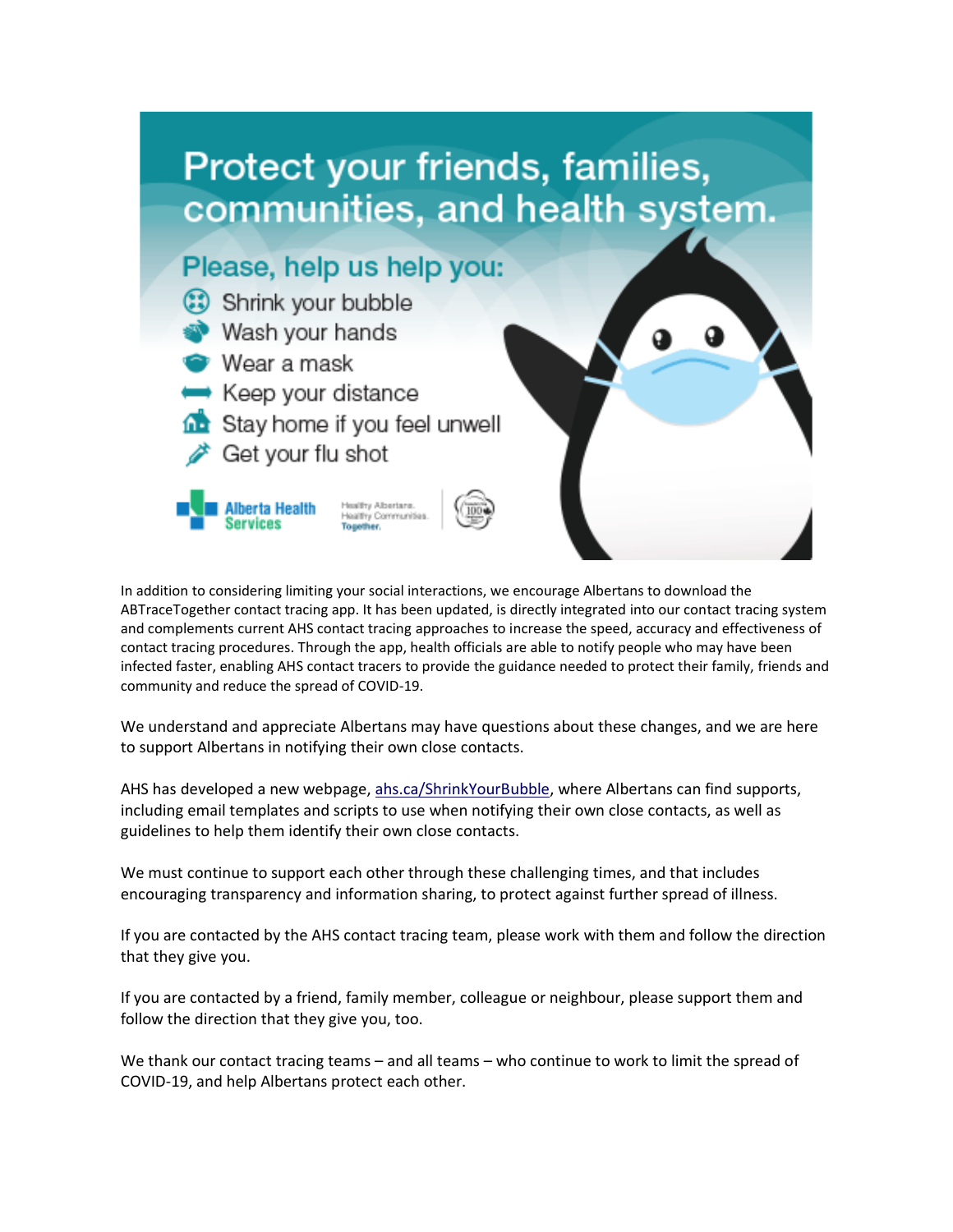We are all in this together.

### **Acute Care Outbreak Information Available on New Web Page**

With a growing number of COVID-19 cases in the province, staff, physicians and the public want to know more about outbreaks within acute care settings. To provide that information, AHS has developed a webpage dedicated to reporting the daily COVID-19 outbreak numbers in acute care settings across the province. It will be updated each weekday afternoon, and will include confirmed COVID-19 cases in patients and healthcare workers from active outbreaks. You can check out [Acute](http://ahs.ca/AcuteCareOutbreaks)  [Care Outbreaks webpage.](http://ahs.ca/AcuteCareOutbreaks)

### **Dr. Hinshaw Responds to Herd Immunity Arguments**

As the pandemic continues with no end in sight, the argument for herd immunity is being made and shared more frequently, especially on social media. Specifically, there has been significant discussion about the Great Barrington Declaration; its authors claiming those at "minimal risk of death (should) live their lives normally to build up immunity to the virus through natural infection, while better protecting those who are at highest risk."

Dr. Deena Hinshaw, the province's Chief Medical Officer of Health, recently wrote a detailed response to this declaration, arguing "the claim that this approach is achievable with minimal impact is not correct for several reasons." Dr. Hinshaw explains why herd immunity will lead to increased deaths and increased hospitalization, and points out it's still unclear if COVID-19 infection confers long-lasting protection against future infections. "Herd immunity by natural infection is not a wise, or possibly even an achievable, goal to pursue," she concludes.

We encourage you to take the time to read Dr. Hinshaw's [full response,](https://www.alberta.ca/herd-immunity-and-the-great-barrington-declaration.aspx) so you can better understand the human toll and efficacy of pursuing a 'herd immunity' strategy.

## **Verna's Weekly Video Message — EMS in a Time of Pandemic**

Our 5,600 EMS professionals have been working to better serve patients during the COVID-19 pandemic, making every effort to ensure the safety of patients and the EMS team at large. And behind the scenes, EMS continues to work to [consolidate 911 EMS dispatch services,](https://www.albertahealthservices.ca/ems/page17233.aspx) which will allow AHS to co-ordinate those services more effectively.

Joining me (Verna) to tell us more about some of EMS' work during the pandemic and the latest on [consolidated dispatch](https://www.albertahealthservices.ca/blogs/ceo/297.aspx#.X6Xi9WhKiUk) are:

- Darren Sandbeck, Chief Paramedic.
- · Kathleen Fraser, Provincial Program Director, EMS Office of Respectful Workplace.
- · Dale Weiss, Executive Director of EMS Operations.

Darren, Kathleen and Dale discuss how we are keeping our responders safe, what goes into consolidating EMS dispatch, and the work of the EMS Office of Respectful Workplaces.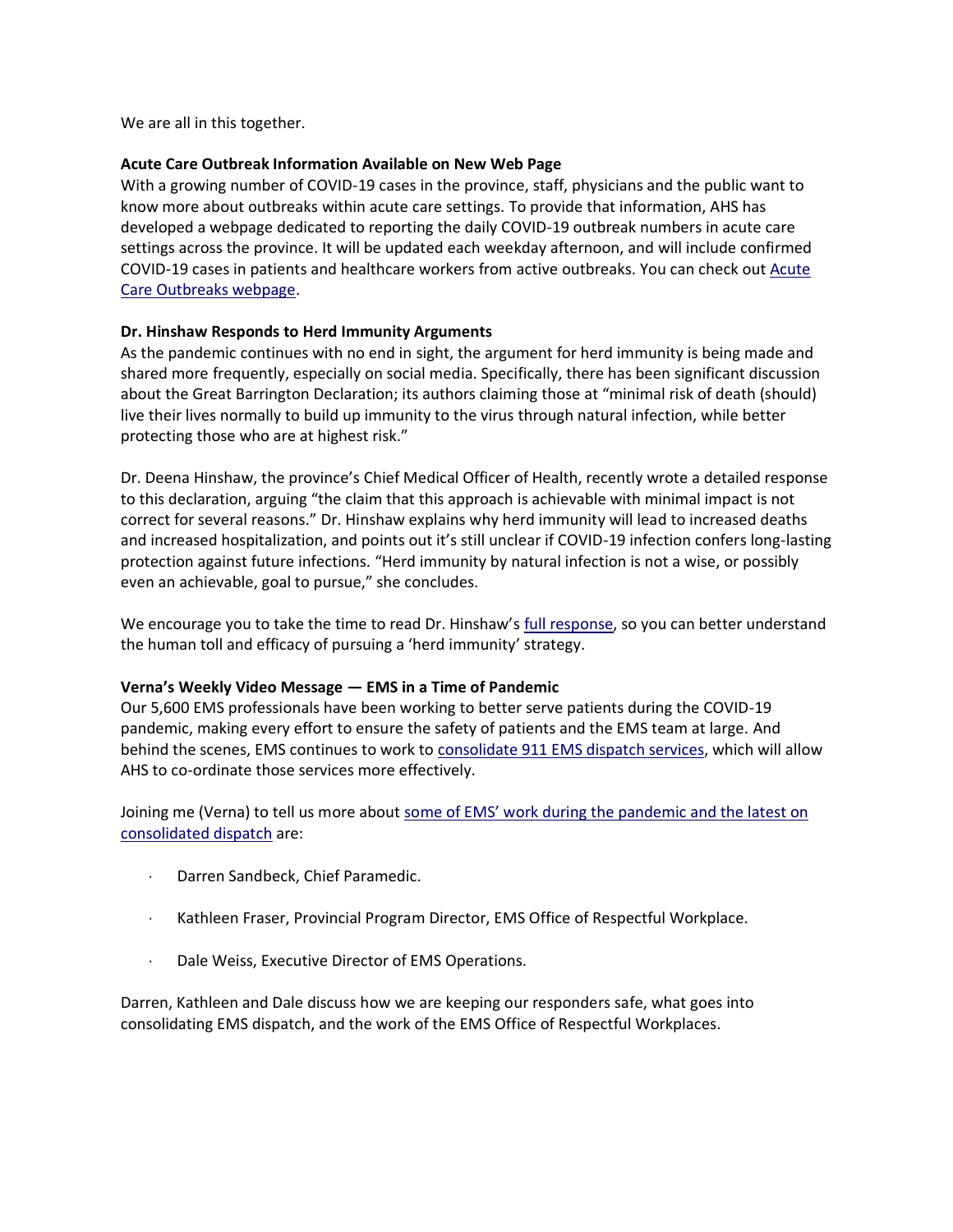

Dr. Verna Yiu talks to Darren Sandbeck, Kathleen Fraser and<br>Dale Weiss about the work of EMS during COVID-19 and what<br>goes into consolidating EMS dispatch services.

**NEW: Photo of the Week — Halloween Brings Out Costumes and Smiles**

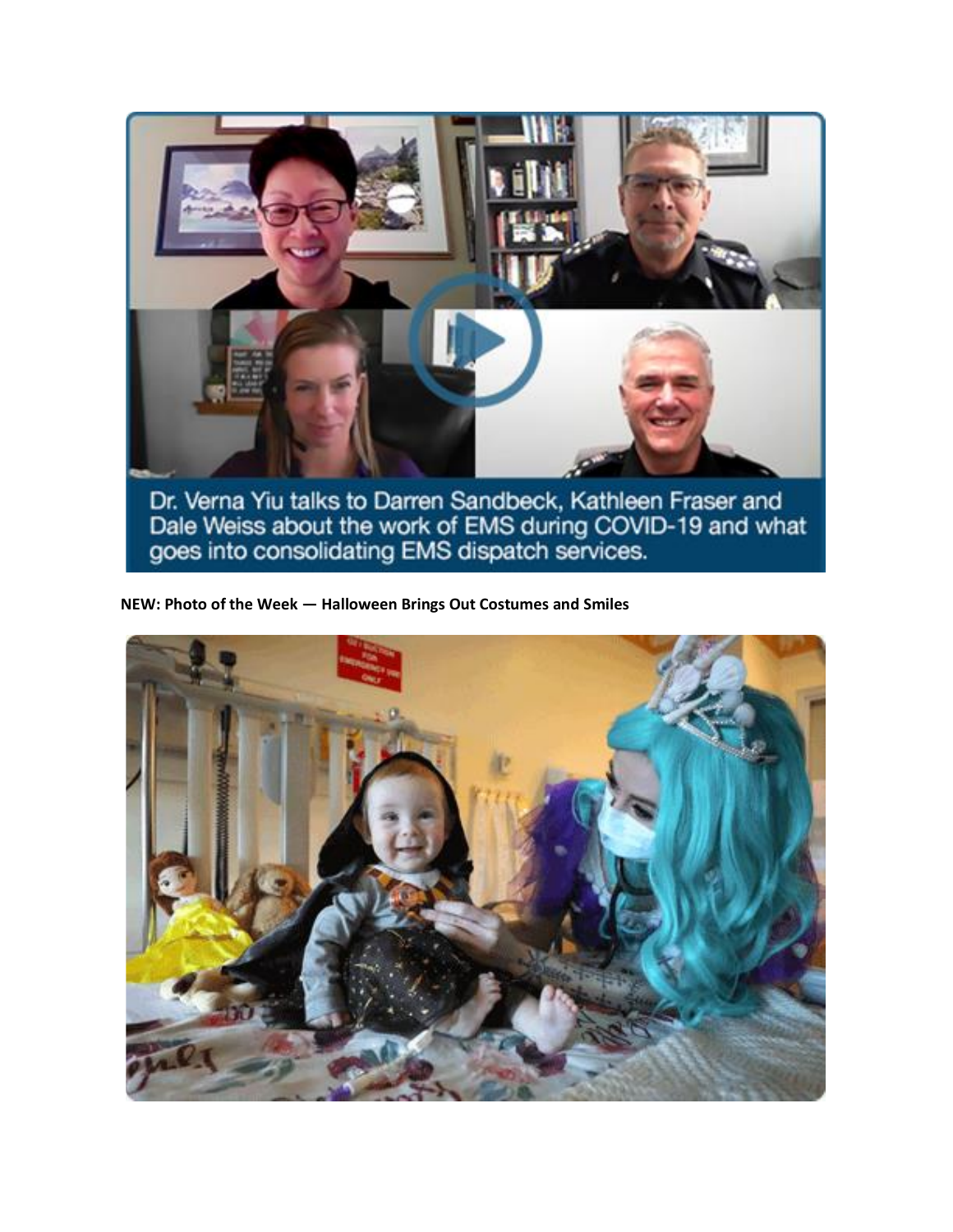Starting today, we wish to highlight a photo every week that illustrates your efforts, compassion and achievements as we respond to the pandemic and support Albertans who come to us for care.

Today's photo comes from Alberta Children's Hospital in Calgary, where registered nurse Dragon Kolenda brings out the smiles in nine-month-old patient Isebelle Coldwell, who's dressed as Hermione from Harry Potter for Halloween.

#### **Influenza Data Update**

Yesterday, AHS published the second weekly [influenza](http://www.ahs.ca/influenza) data report for this current influenza season.

We are pleased to see that more people have been immunized against influenza so far this season, as compared to this time last season; however, we still have a long way to go.

Enough influenza vaccine has been purchased to immunize 45 per cent of Albertans. This year, more than ever, it's imperative that we as staff, and as members of our communities, get immunized. This protects our patients, and our families, friends and colleagues, from further illness.

[Click](https://www.albertahealthservices.ca/influenza/influenza.aspx) here for more on the clinics for public, including your families.

#### *Novel Influenza Case Confirmation:*

The lab-confirmed influenza case that was included in last week's update, under Central Zone, has since been identified as a novel strain of influenza and not as a case of seasonal influenza. As such, this case has been removed from the weekly [seasonal](http://www.ahs.ca/influenza) data report. The H1N2 case is not considered a risk to Albertans; however, we are offering further testing in areas of central Alberta to ensure we have a clear understanding of the full influenza picture in those communities. More information on the [H1N2](https://www.alberta.ca/h1n2-influenza.aspx) case.

## Be Well - Be Kind

#### **Thank You for Your Support in the 2020 AHS United Way Campaign**

2020 has been a year of new challenges, stresses and demands on the healthcare system and our people. We have been striving to find new ways as a team to meet these demands, and the annual AHS workplace fundraising campaign for United Way was one of the ways we can defend against poverty, mental health crises, and homelessness.

The [annual campaign for United Way](https://insite.albertahealthservices.ca/Page5041.aspx) supports our vision of 'Healthy Albertans. Healthy Communities. Together.' To the many staff, physicians and volunteers who participated in the campaign – a sincere thank you.

United Way funds go to thousands of organizations across Alberta, including registered charities, foundations and trusts. With our large and diverse workforce, United Way allows us to work together to raise funds, and each of us can allocate them to the causes and organizations closest to our hearts. Your donations from this campaign help local families and individuals find a healthier future. Thank you for spreading hope and support to every part of our province.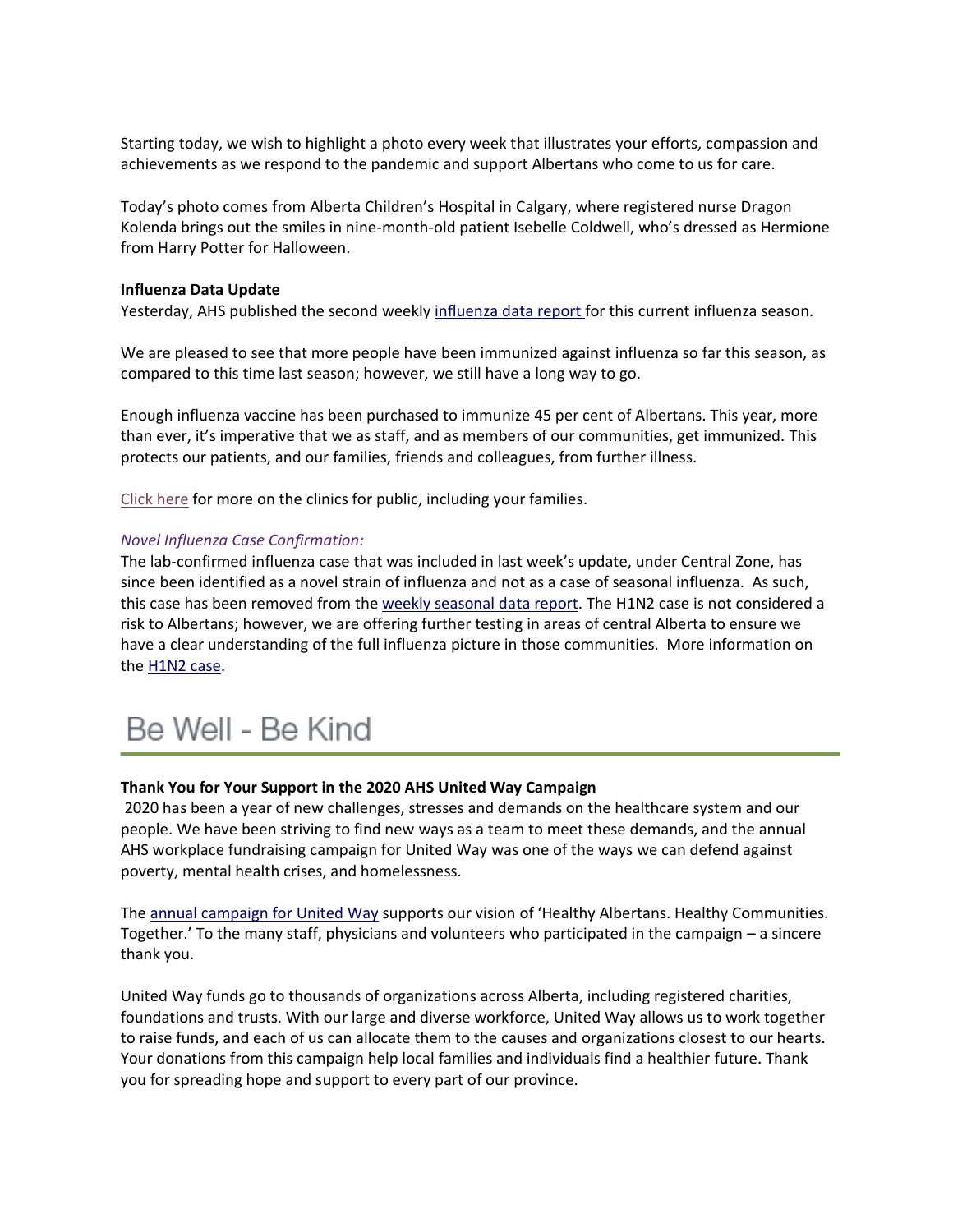

**Sharing the Love — Congrats to Sherwood Park Assessment Centre Staff**

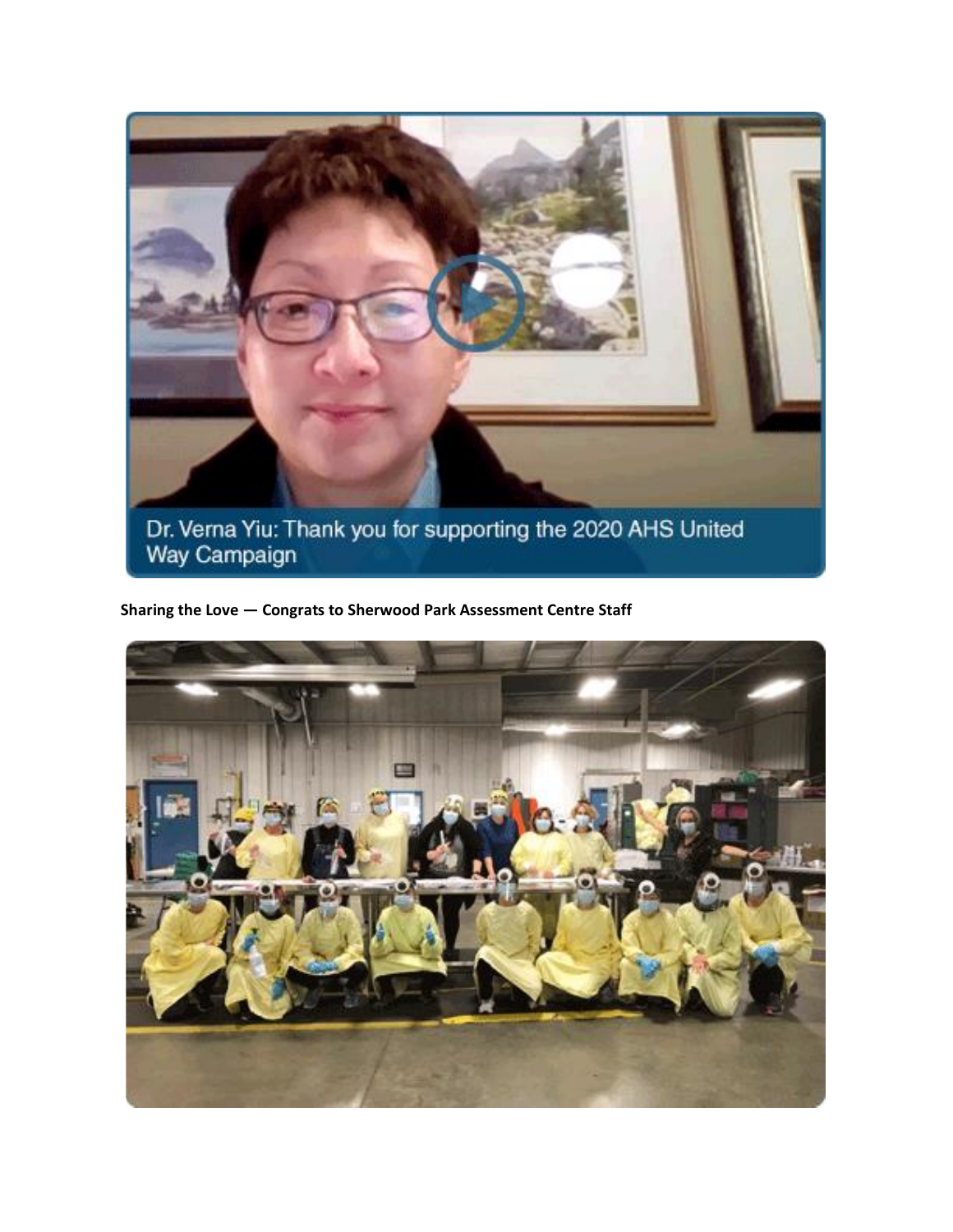Sherwood Park's East Drive-Through Assessment Centre closed its doors on Oct. 30. Since opening in March, staff at the site completed more than 80,000 swabs. The partnership with AHS and Strathcona County was essential to the site's success. AHS Community Health staff and Strathcona County staff helped operate assessment centre, with AHS deploying staff from several areas to help with swabbing and operations. Staff concluded their last day with a safe and fun celebration, dressing up as minions before the Halloween weekend. Thank you to our staff for their efforts in making the assessment centre a success and for going above and beyond your duties to help support the COVID-19 response.

## **Celebrity Shout-Out — Country singer Dean Brody**

Musicians, actors and athletes all over Canada keep sending messages of gratitude to our staff, teams and volunteers.

This week's message comes from [Canadian country singer](https://www.youtube.com/watch?v=WnQ8xmgc2_w&feature=youtu.be) Dean Brody.

"Thank you for being on the front lines; we appreciate you," says the native of Jaffray, B.C., best known for hits such as Whiskey in a Teacup and Another Man's Gold. "You continue to show up in a much larger scale for us all and taking the risk so we can be safe. Appreciate you guys."



#### **Gratitude from Albertans**

Everything you and your colleagues do every day to provide safe quality care to all Albertans is being noticed. Messages of gratitude keep pouring in from across the province and beyond during the COVID-19 pandemic. We want to share a few recent messages of thanks with you — and you can see others on our **Sharing the Love webpage**.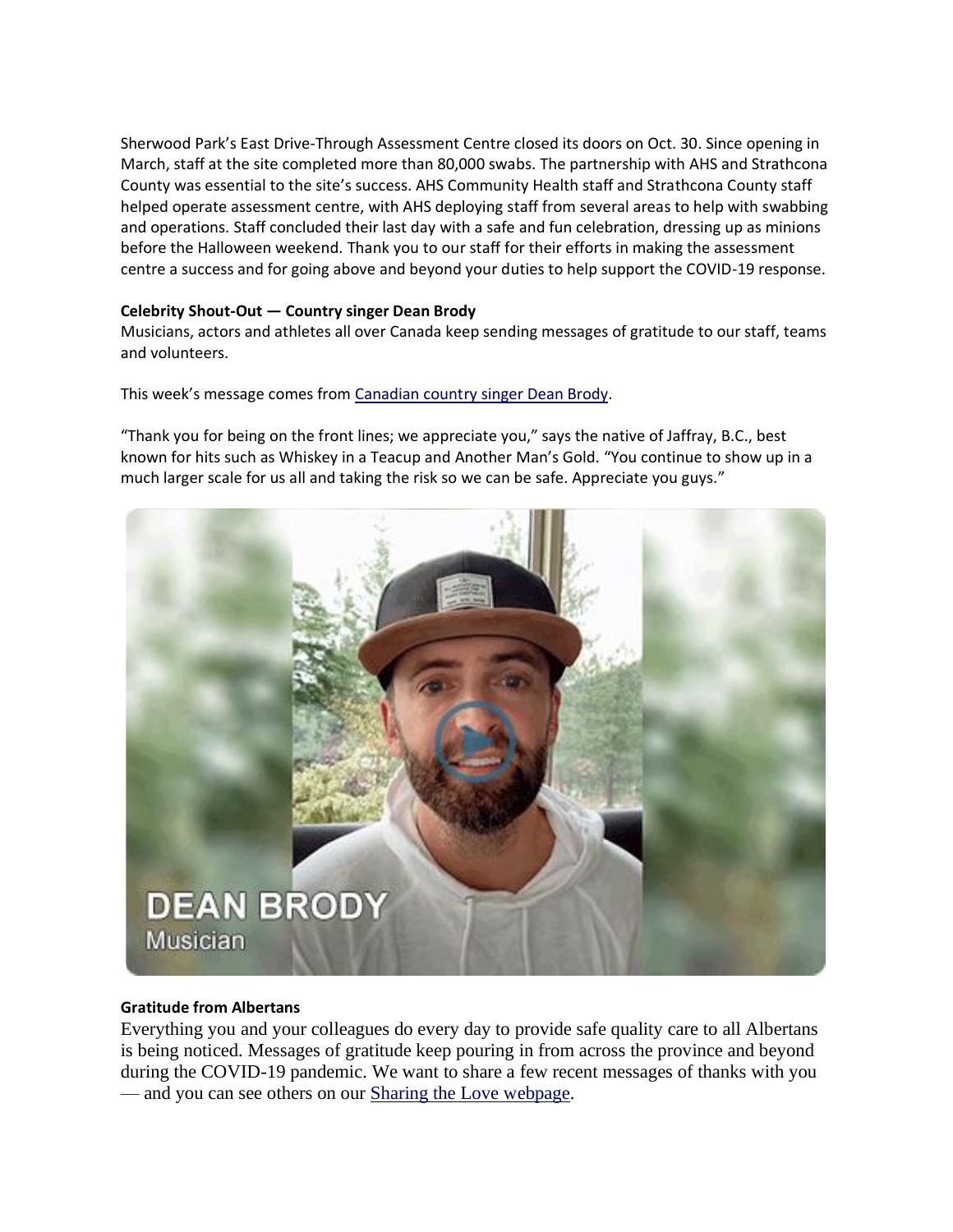*I had a COVID-19 test and was impressed with the professional, friendly and efficient manner in which my appointment was handled. I particularly admired the staff cheerfully directing traffic on* the access roadway on a bitterly cold morning. I was in a warm car, the staff were in a cold *warehouse, checking information, clarifying the procedures, administering the test. As challenging* as life is currently, we are all so blessed to be served by such incredible AHS staff. Thank you to *everyone for making this procedure efficient and so much calmer than we could have anticipated.*

— Anonymous

*Thank you so much for your kind compassionate care. It's scary having to go to ER in the midst of a pandemic but you all showed kindness.*

— Sandra Robertshaw

#### **Wrapping Up — Closing Thoughts on Remembrance Day, Sacrifice and Self-Compassion**

Wednesday is Remembrance Day, a day for all Canadians to remember those who served and sacrificed for our country to keep us free and safe. This Nov. 11, let's spend a moment of quiet reflection to honour those heroes who answered when duty called — and perhaps their selfishness and bravery can inspire all of us at this critical moment. Because, make no mistake, this is our moment. Each and every day, all of you — those on the front lines and those supporting the front lines — are doing everything possible to protect others from COVID-19. We see the sacrifices you're making; we see your courage; we see your struggles and resilience. Duty has called, you've answered, and your efforts have been nothing short of heroic during this historic moment in time. But please know we don't need you to be a hero. Please take care of yourself and do not hesitate to ask for help if you need it.

This week marks eight months since the first confirmed case of COVID-19 in Alberta — and it's been a tough time for all of us. I know many of you are feeling tired, frustrated and drained, both physically and emotionally. And yet we know we need to carry on, take care of ourselves and do our best to keep our spirits up because, although COVID-19 is our enemy, so are despair and frustration. I (Verna) would like to close this week's email with a new video in which I encourage all AHS staff, physicians and volunteers to practise self-compassion, and give ourselves permission to share our feelings recognizing that having rough moments is normal, especially during a time of crisis. I also share some resources that can help all of us get through this most difficult time.